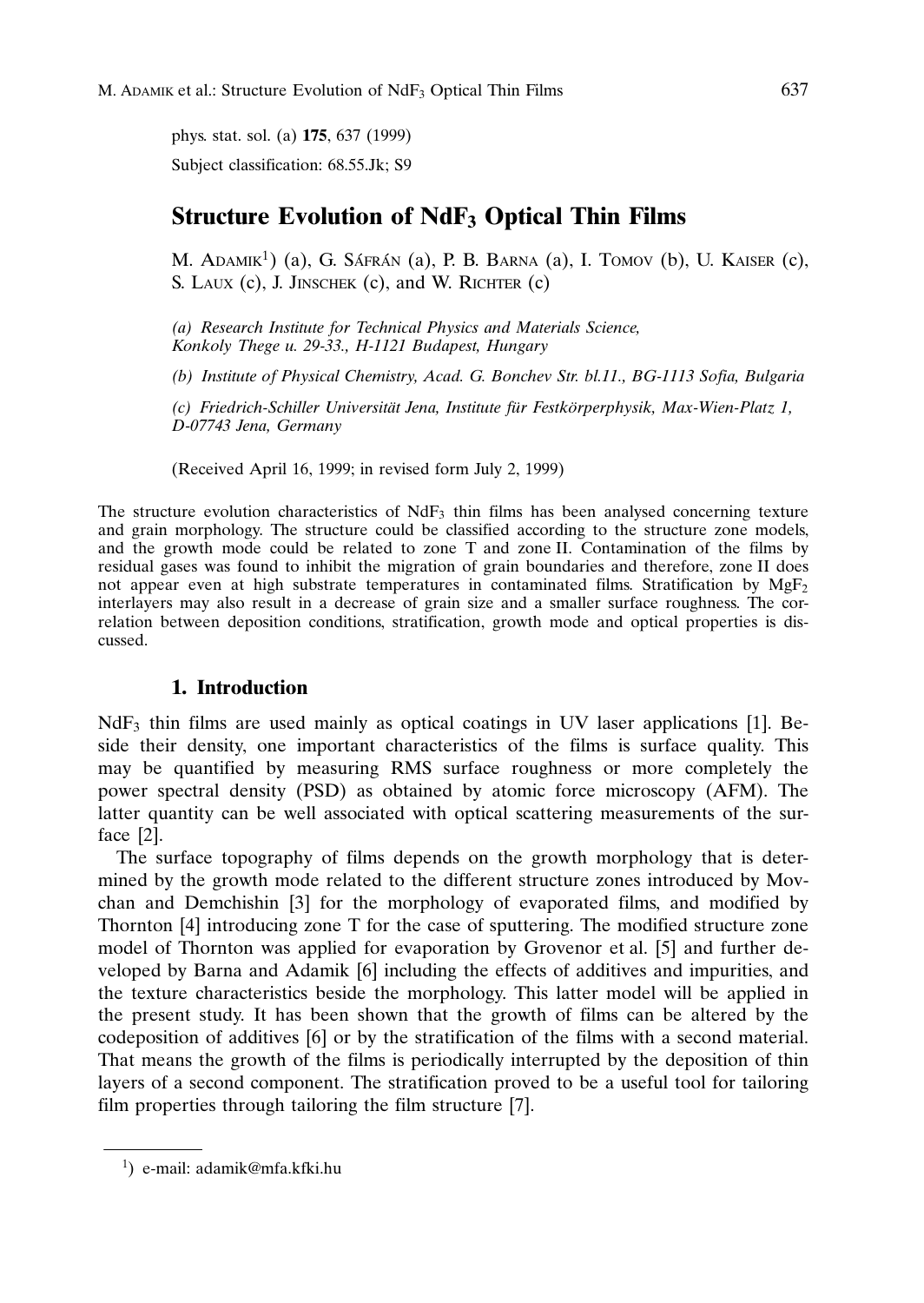In the present work, the structure evolution characteristics of single and stratified NdF3 optical thin films is analysed by cross sectional transmission electron microscopy (X-TEM), X-ray diffraction and atomic force microscopy (AFM). The investigations aim to reveal and explain the general behaviour of the films determined by the deposition conditions, on the basis of the structure zone models related to texture and growth morphology. The optical properties of the films are as well influenced by the structure, therefore a desired optical performance can be achieved by the understanding the structure forming phenomena and by selecting the proper deposition conditions.

#### 2. Experimental

NdF<sub>3</sub> films at 400 nm thickness have been prepared by molecular beam deposition in an ultra high vacuum system [8]. The pressure of the vacuum system was lower than  $10<sup>-6</sup>$  Pa. The starting materials were evaporated from high temperature effusion cells onto substrates kept at temperatures of 150, 300 and 500 C. Deposition rate 2 to 3 nm/min, and thickness were controlled by a quartz microbalance. Stratified films were composed of 40 layers of 10 nm thick  $NdF_3$  and 40 layers of the stratifying material of 1 or 2 nm thickness deposited in sequence. The stratifying materials were  $CaF<sub>2</sub>$  and  $MgF<sub>2</sub>$  for two different types of samples. The stratified films were deposited at 300 C substrate temperature. The films were deposited onto amorphous quartz substrates in order to study the growth structure of the films, not influenced by the orientation of the crystalline substrate. For comparison  $\text{CaF}_2(111)$  single crystal plates were also used as substrates in case of films deposited at 300 °C substrate temperature.

Films were deposited also in a conventional high vacuum system of base pressure of  $2 \times 10^{-4}$  Pa, in order to study the influence of contamination on the structure evolution of the films. In that case the deposited material was evaporated from a tungsten boat onto amorphous quartz substrates at  $1 \times 10^{-3}$  Pa working pressure and 2 nm/s deposition rate.

The morphology of the films was investigated by X-TEM, using conventional techniques of bright field and dark field imaging and selected area electron diffraction (SAED). X-TEM sample preparation was carried out by glancing incidence ion beam milling. In order to minimise heat and radiation artefacts, the sample holder of the milling unit was cooled by liquid nitrogen, and the ion energy for the sputtering was lower than 8 keV.

The texture measurements of the films were performed with a X-ray diffractometer in symmetric Bragg case reflection using  $CuK_\alpha$  radiation selected by a graphite focusing monochromator. The texture sharpness was evaluated with pole densities in ideal crystal directions. The pole density  $P_{hkl}$  is a measure of the relative volume of grains belonging to a given  $\langle h k l \rangle$  crystal direction compared to the respective volume in case of random crystalline distribution.

The surface morphology was investigated by atomic force microscopy (AFM). The roughness of the films and power spectral density PSD curves were determined on  $1 \times 1 \mu m^2$  areas.

Extinction coefficients were determined by measuring the transmission of the substrate and the transmission of the coated substrate at  $\lambda = 248$  nm wavelength.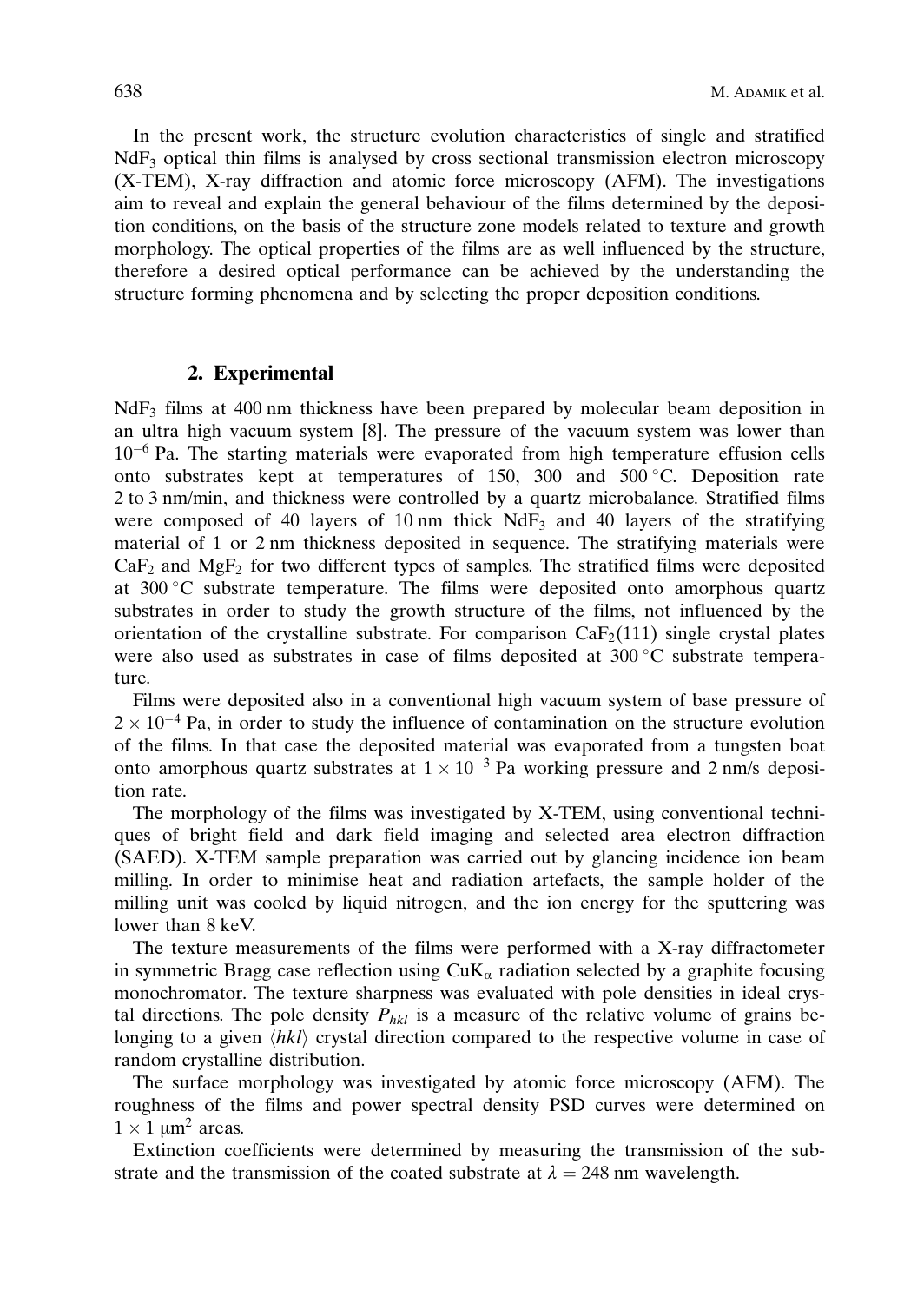## 3. Results and Discussion

### 3.1 Single films

The morphology of single  $NdF_3$  films exhibits a slightly V shaped columnar, fibrous structure (Fig. 1a) at a substrate temperature of 150 °C (0.25 of the melting point of  $NdF<sub>3</sub>$ ) corresponding to zone T of the structure zone models. The growth of the films starts by the formation of a small grained structure, and the growth of slightly V shaped columns starts when the film becomes continuous. The V shape appears at the lower part of the film, since the faster growing grains impinge on each other and grow parallel after a certain thickness. The column diameter is 20 to 25 nm, and grain boundaries appear to be slightly porous indicated by the light contrast at the grain boundaries. This structure can be attributed to competitive growth of crystals. The V shape of the grains indicates that the grain boundary mobility is very low. The competitive growth of grains results in a multicomponent texture as expected for zone T [9]. The texture components are (111), (001), and (302) with the main component belonging to the (111) crystallographic plane (Fig. 2a, Table 1). The texture is weak therefore the SAED pattern shows practically random orientation (Fig. 1a). Surface topography and PSD curve are shown in Figs. 3 and 4, respectively.

Films deposited at  $300\degree C$  substrate temperature onto amorphous substrate show columnar structure with mainly parallel grain boundaries (Fig. 5a) or slightly V shaped grains. The column diameter 40 to 45 nm is apparently larger than in case of films deposited at 150  $\degree$ C. This can be attributed to the larger self surface mobility of the depos-



Fig. 1. X-TEM bright field images of single  $NdF<sub>3</sub>$  films deposited onto amorphous quartz substrates at a) 150 and b) 500 °C substrate temperature. A porous grain boundary, giving light contrast is indicated by a white arrow, and one of the V shaped grains is marked by a black one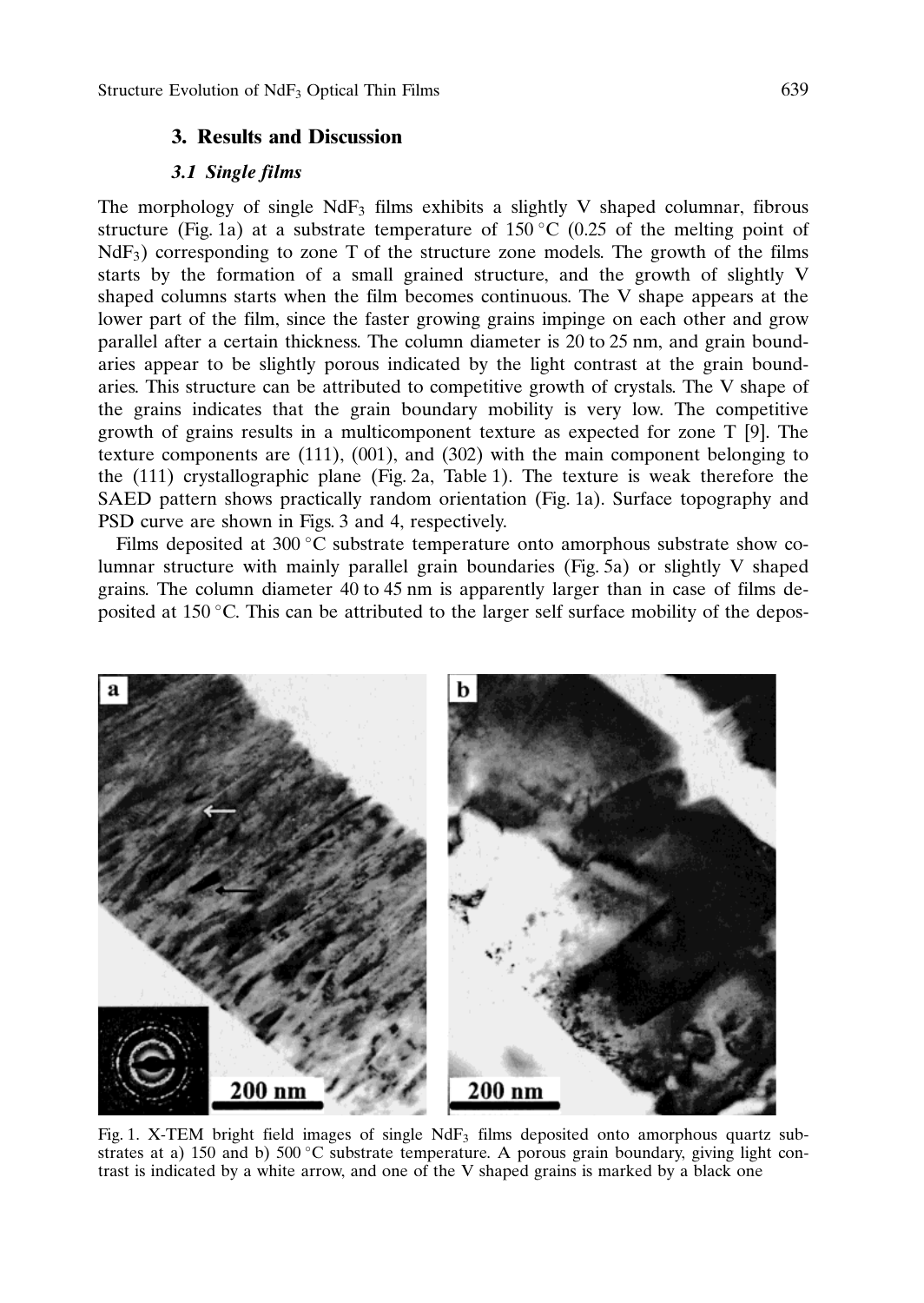

Table 1

Fig. 2. X-ray diffraction patterns of single  $NdF_3$  films deposited onto amorphous quartz substrates at a) 150 and b)  $500^{\circ}$ C substrate temperature

ited adatoms on the free surface. The film shows a small grained structure at the substrate-film interface, indicated by the white arrow. This morphology could be related to zone T. The main texture component belongs to the (113) crystallographic plane (Fig. 6a, Table 1), while other texture components are also present: (112) and (302). The SAED pattern exhibits even distribution of reflections along the diffraction rings, indicating random orientation distribution of crystallites due to the weakness of the texture components. The surface roughness is higher than that of the film deposited at lower substrate temperature (Fig. 3 and 7) what could be due to the increased grain size. The surface morphology and PSD surve are shown in Figs. 7 and 4, respectively.

Pole desities of  $400$  nm thick  $NdF_3$  films deposited by MBD substrate temperature [°C]  $[{}^{\circ}C]$   $P_{002}$   $P_{110}$   $P_{111}$   $P_{112}$   $P_{300}$   $P_{113}$   $P_{302}$ 150 1.7 0.5 **2.5** 0.6 1.1 0.8 1.5  $\frac{300}{200}$   $\frac{-}{20}$   $\frac{-}{20}$   $\frac{0.7}{20}$   $\frac{2.1}{20}$   $\frac{0.2}{20}$   $\frac{3.3}{20}$   $\frac{2.0}{20}$ 500 7.9 0.2 1.3 2.8  $-$  3.0 1.0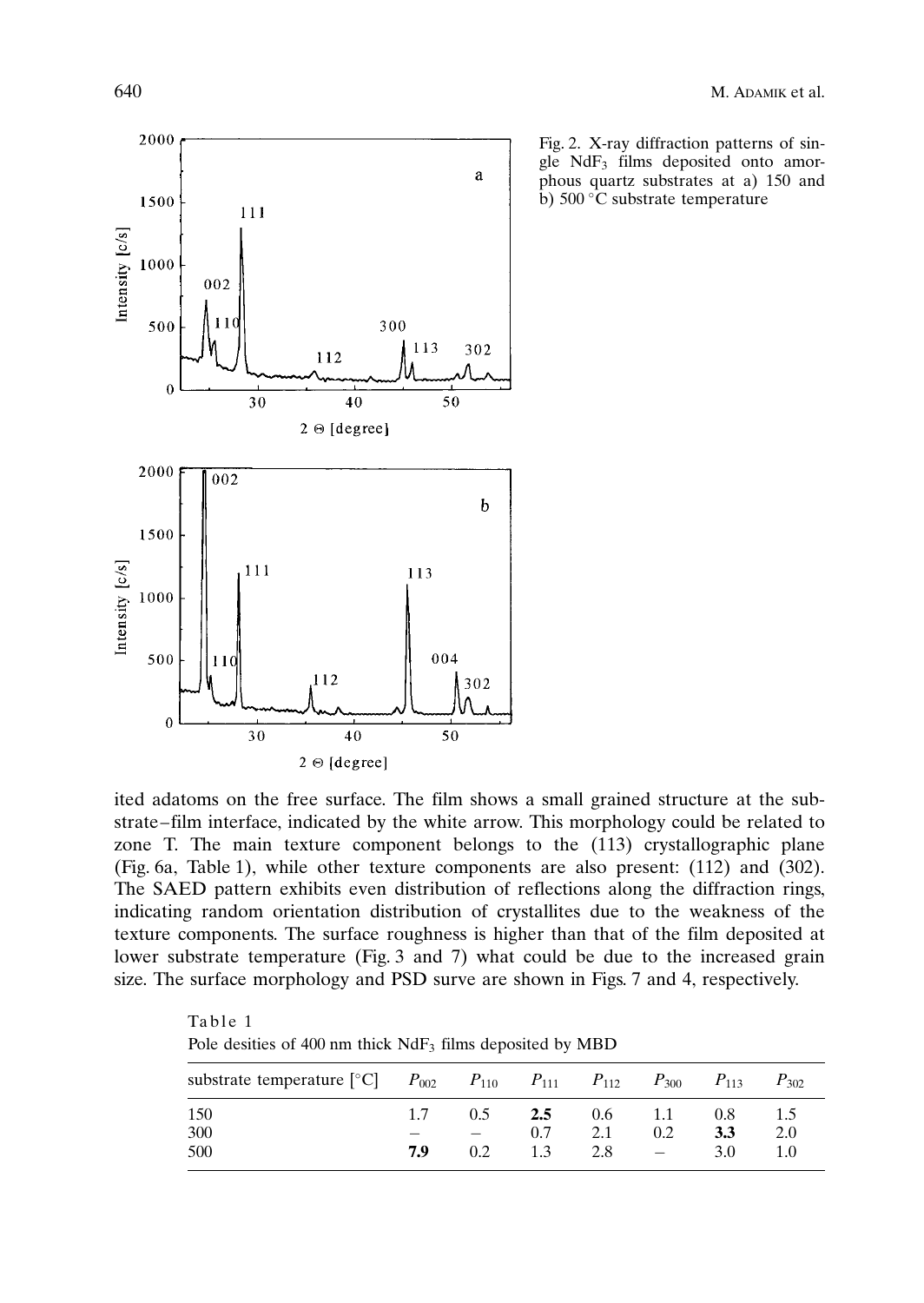

Fig. 3. AFM topography image of the NdF<sub>3</sub> film deposited at 150 °C substrate temperature

On  $CaF<sub>2</sub>(111)$  substrate the small grained structure at the substrate–film interface could not be observed, but large recrystallised grains, indicated by light contrast on the dark field image, are present in the film beside the V shaped ones (Fig. 5b). No diffraction rings are visible in the SAED pattern due to the large grain size. This structure is closer to the typical morphology of zone II.

A dramatic increase of grain size to 180 nm could be observed in the film deposited at  $500\degree$ C. The X-TEM bright field image (Fig. 1b) shows that the initial small grained structure observed at lower substrate temperatures is dissolved. This is the result of complete coalescence and grain boundary migration during the growth of the film at the elevated substrate temperature. The columnar structure is not completely regular, small grains are also present in the film mainly close to the substrate. This is probably



Fig. 4. PSD curves of single NdF<sub>3</sub> films deposited at 150, 300 and 500 °C substrate temperatures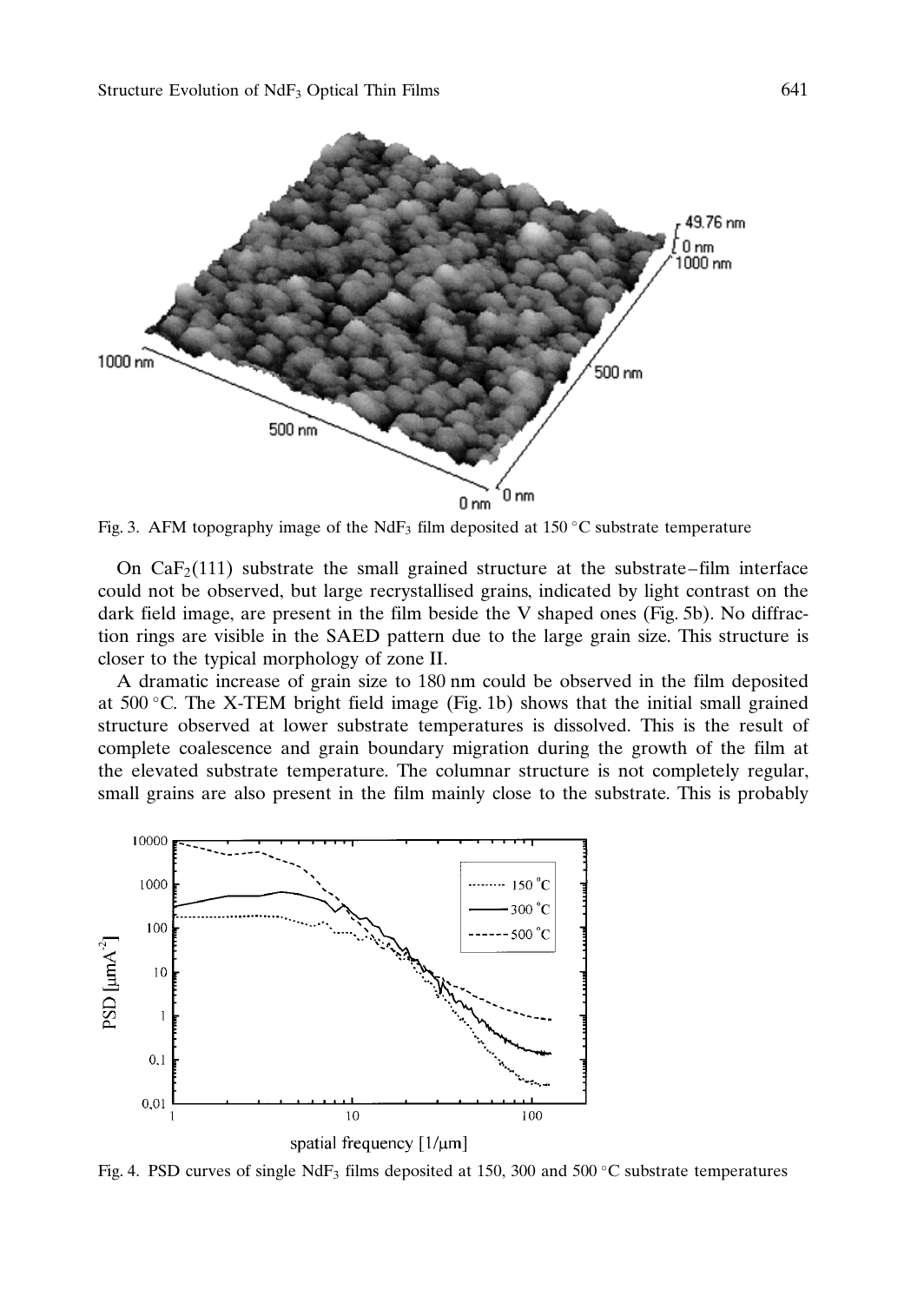

Fig. 5. X-TEM dark field images of single NdF<sub>3</sub> films deposited at  $300^{\circ}$ C substrate temperature onto a) amorphous quartz and b)  $CaF<sub>2</sub>(111)$  substrates. Substrate–film interface (a) and a recrystallised column (b) are indicated by white arrows. The inserts are the respective SAED patterns

due to impurities incorporated into the film during deposition [10] or due to the contamination present on the  $SiO<sub>2</sub>$  substrate [11]. The main texture component belongs to the (002) crystallographic plane (Fig. 2b, Table 1) beside (112) and (113) and (111) texture components. The surface roughness is higher compared to films deposited at lower substrate temperatures (Figs. 8 and 4) what in the low frequency region is the result of the larger grain size, while in the high frequency region it might be related to macrosteps.

Single films deposited in normal high vacuum conditions at 2 nm/s deposition rate and 100, 230, 320, and 440 °C substrate temperatures show main texture components of (302), (300), (113), and (113), respectively (Table 2). This result is in agreement with other measurements on films deposited in UHV, i.e. in the upper region of zone T the main texture component belongs to the (113) crystallographic plane. In the films deposited in HV, the (002) texture component mainly related to grain growth could not be observed even at high substrate temperature, probably due to the higher contamination level, indicated also by the smaller grain size in these films.

| Pole desities of 700 nm thick $NdF_3$ films deposited by HV                                       |  |      |      |      |      |      |           |  |
|---------------------------------------------------------------------------------------------------|--|------|------|------|------|------|-----------|--|
| substrate temperature $[{}^{\circ}C]$ $P_{002}$ $P_{110}$ $P_{111}$ $P_{112}$ $P_{300}$ $P_{113}$ |  |      |      |      |      |      | $P_{302}$ |  |
| 100                                                                                               |  | 0.67 | 0.51 |      | 2.29 |      | 3.64      |  |
| 230                                                                                               |  | 1.47 | 1.66 |      | 2.49 | 0.67 | 1.25      |  |
| 320                                                                                               |  | 0.24 | 1.34 | 2.43 | 1.26 | 2.44 | 2.20      |  |
| 440                                                                                               |  |      | 0.32 | 2.52 |      | 4.17 | 1.15      |  |

Table 2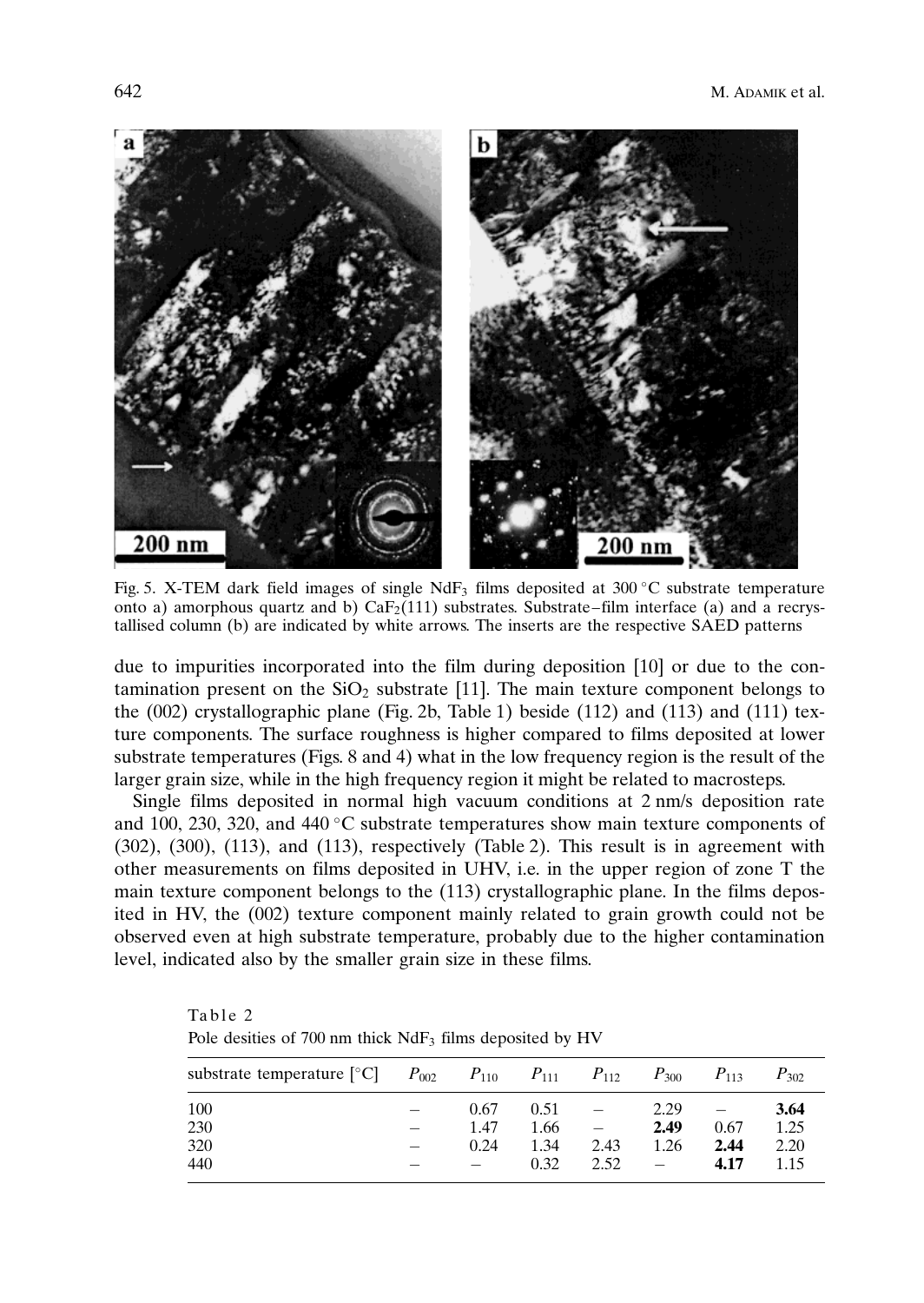

Fig. 7. AFM topography image of the NdF<sub>3</sub> film deposited at 300 °C substrate temperature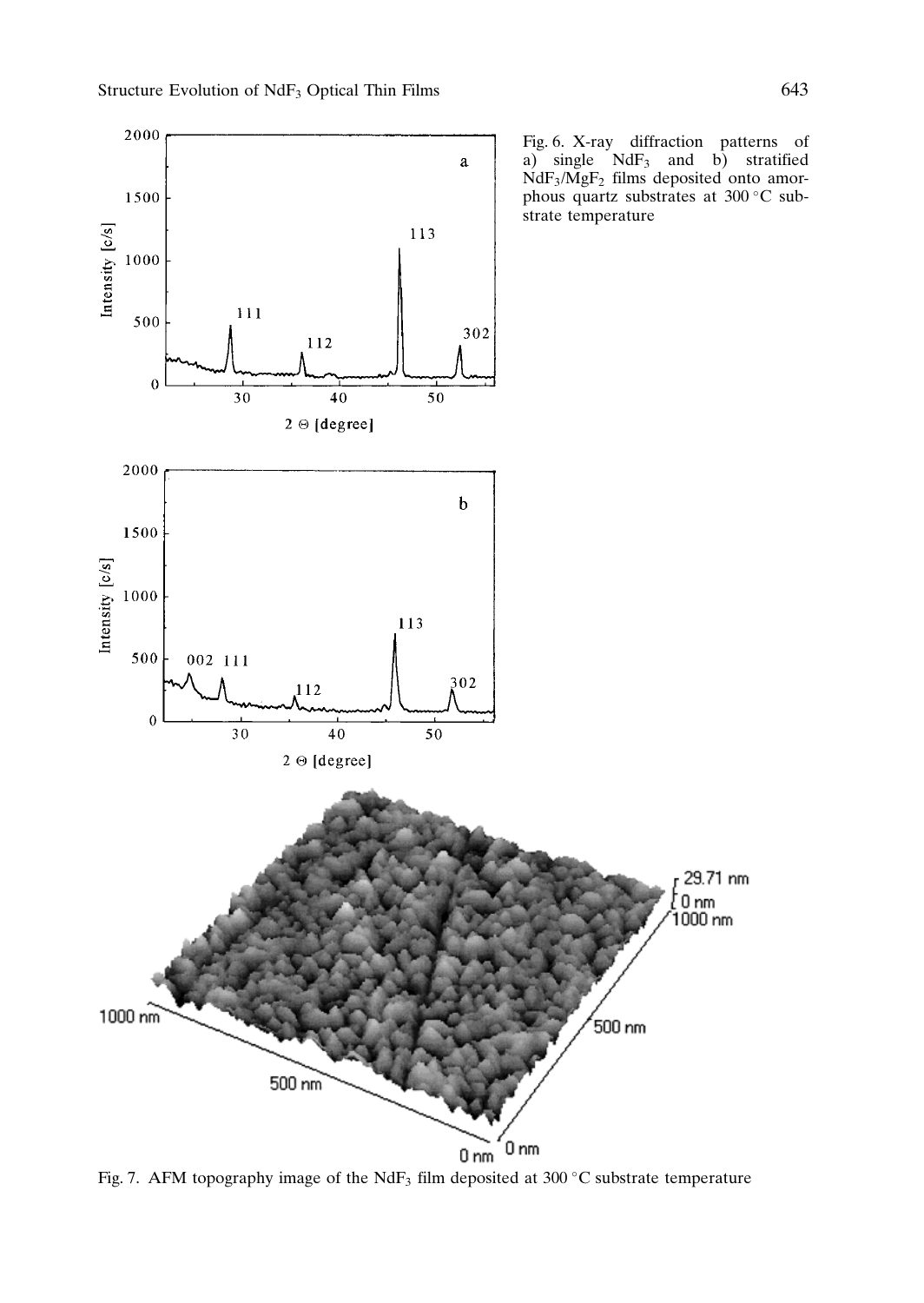

Fig. 8. AFM topography image of the NdF<sub>3</sub> film deposited at 500 °C substrate temperature

In hexagonal structures the (001) plane is supposed to have the lowest surface energy. This might be true also in the present case, although it is not known how the impurities may affect it. Therefore, the faceted surface of the films is presumably composed of the (001) crystal faces [12]. The minimisation of the free surface area requires low angles between the  $(001)$  crystallographic planes and the planes parallel to the substrate surface (Table 3). The order of the appearance of the observed texture components indicates a tendency to a decrase of the angles with increasing substrate temperature. Sharp facets composed of crystal faces with a large angle to the free surface could be observed in the cross section of the film deposited at low substrate temperature  $(150 \degree C)$  (Fig. 1a). This is in accordance with the observation of texture components corresponding to the (111) and (302) crystallographic planes having large angle with that of the  $(001)$  index. At higher substrate temperatures the  $(112)$  and  $(113)$  texture components also appear composing smaller angles with the (001) plane, while (002)

| Table 3                                                                                                      |
|--------------------------------------------------------------------------------------------------------------|
| Angles between the detected crystallographic planes and the plane of lowest surface en-                      |
| ergy $(001)$ in ascending order, calculated according to the crystallography of the hexago-<br>nal structure |
|                                                                                                              |

| hkl | $\varphi$ with (001) ( $d = 7.2 \text{ Å}$ ) |  |  |  |
|-----|----------------------------------------------|--|--|--|
| 002 | 0.0                                          |  |  |  |
| 113 | 34.3                                         |  |  |  |
| 112 | 45.7                                         |  |  |  |
| 302 | 60.6                                         |  |  |  |
| 111 | 64.0                                         |  |  |  |
| 300 | 90.0                                         |  |  |  |
| 110 | 90.0                                         |  |  |  |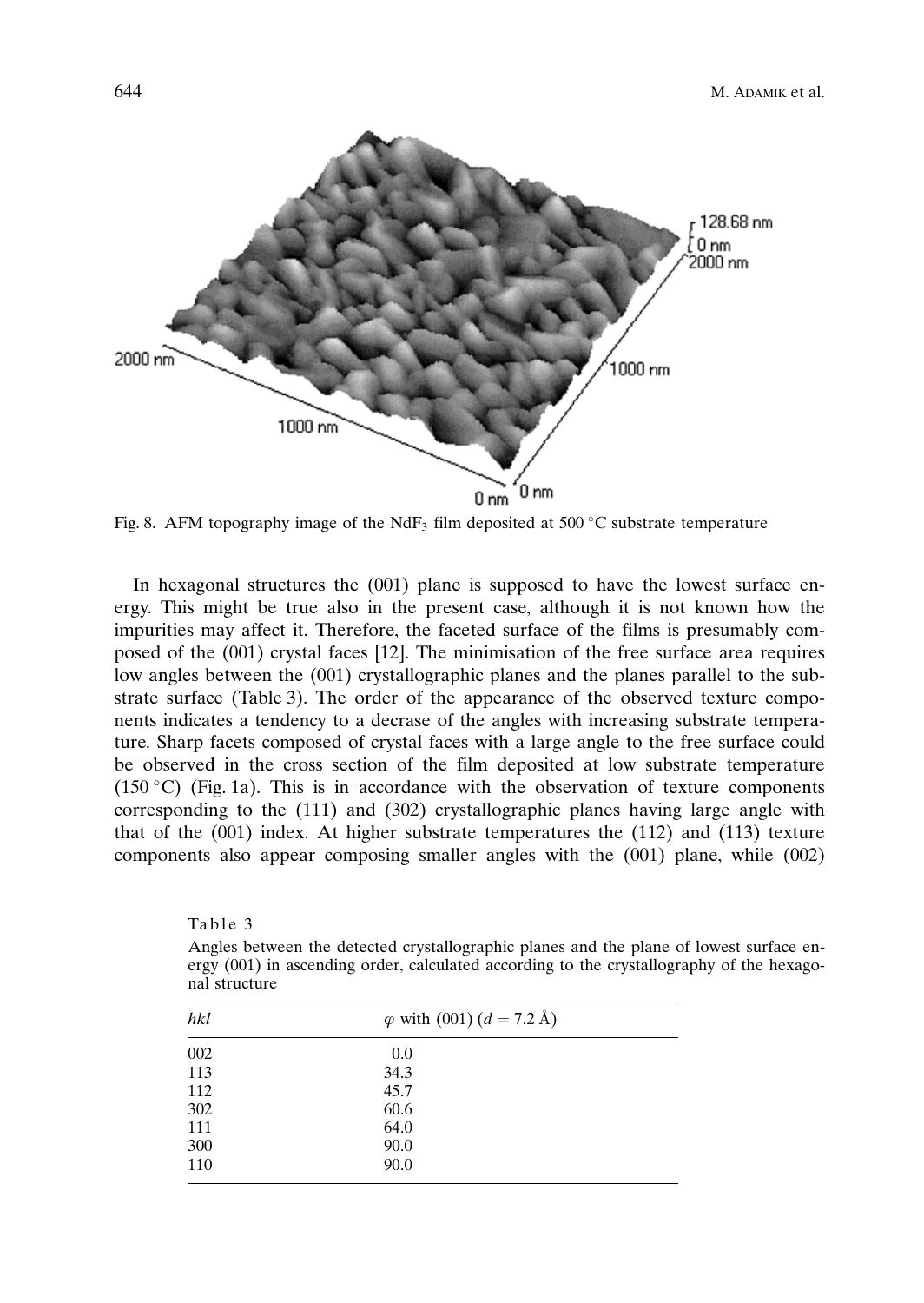texture is observed at  $500^{\circ}$ C. The development of these texture components can be qualitatively related to the higher surface mobility of the impinging adatoms due to the elevated substrate temperature. At low substrate temperatures, where the surface migration of adatoms is limited, the main source of adatoms is the vapour phase, therefore the crystals showing larger surface area towards it might grow faster [13]. This way both the minimisation of the free surface energy, and the area of the surface influence the growth. At high substrate temperatures the adatom migration is decisive in the growth process, therefore the surface energy minimisation will be the dominating phenomenon of the structure evolution, resulting in the evolutionary selection of grains with smaller surface area, i.e. smaller angle with the (001) crystallographic planes.

The two main differences between UHV and HV deposited films are that the (002) component does not appear even at high substrate temperatures, and the second is that at low substrate temperatures in HV deposited films the (300) component is relatively strong. These differences could be the result of the effect of impurities, which could change the surface energies of the various crystal faces and suppress the growth of some crystal planes by segregation [9].

In single films the lowest extinction coefficient 0.0004 was observed in the film deposited at  $150^{\circ}$ C substrate temperature, which is in correlation with the results on the surface topography. The extinction coefficients are 0.0018 and 0.011 in the films deposited at  $300$  and  $500 \degree$ C, respectively. These larger values can be due to the increased grain size and higher surface roughness at increased substrate temperature.



Fig. 9. X-TEM dark field images of a) NdF<sub>3</sub>/MgF<sub>2</sub> and b) NdF<sub>3</sub>/CaF<sub>2</sub> stratified films deposited onto quartz substrates at 300 $\degree$ C substrate temperature. Inserts are the respective SAED patterns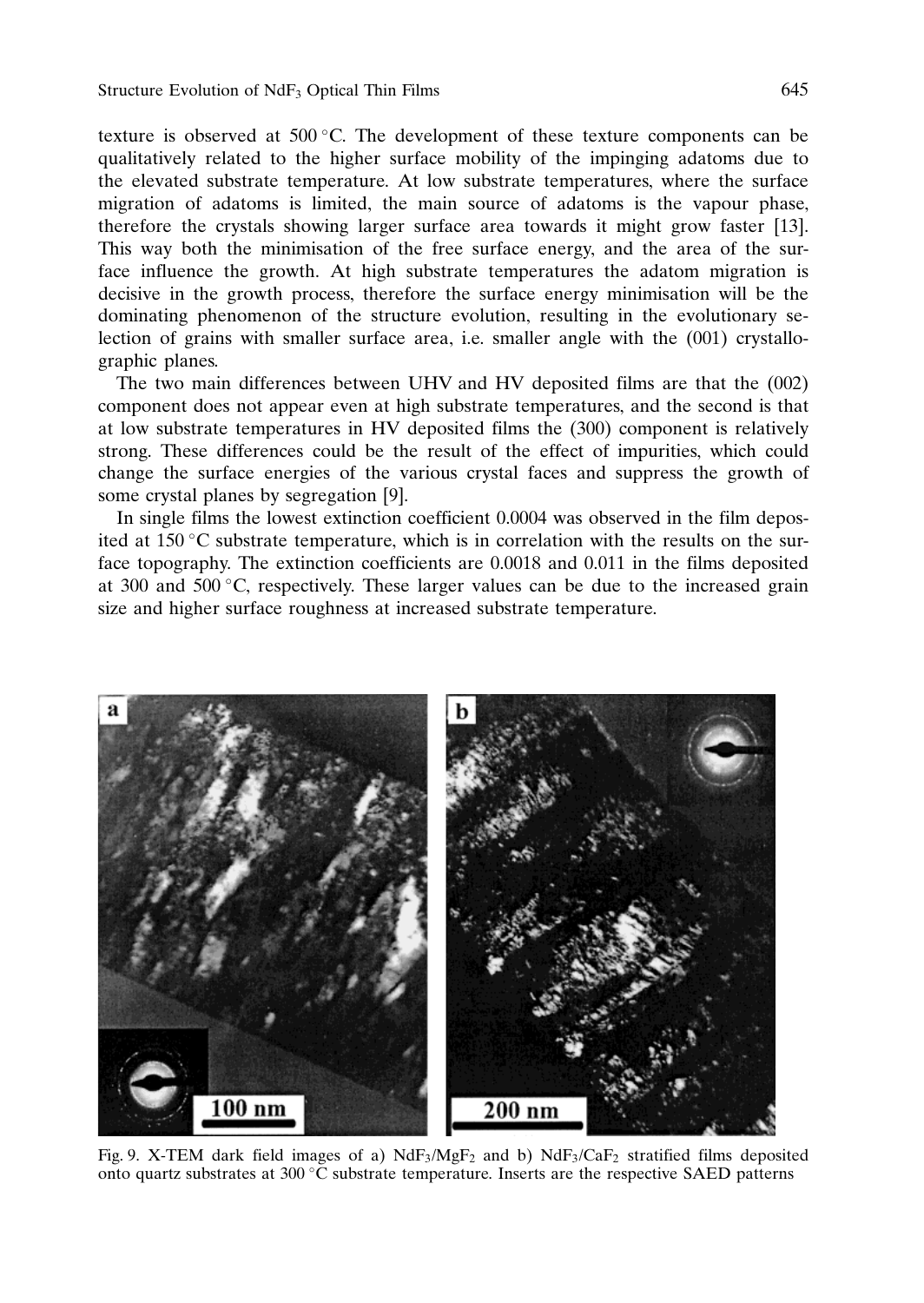#### 3.2 Stratified films

Stratification by 1 nm thick  $MgF<sub>2</sub>$  interlayers results in a decrease of grain size to 25 nm on both substrates, compared to that observed in single films deposited at the same  $300^{\circ}$ C substrate temperature. The morphology shows V shaped columnar structure similar to that in the single film deposited at  $150^{\circ}$ C substrate temperature, which corresponds to zone T according to the structure zone models (Fig. 9a, 10a). The formation of the columnar structure can be related to discontinuities in the thin  $MgF_2$  layers. This is indicated by the disruption of the thin light lines of the  $MgF<sub>2</sub>$  interlayers in Fig. 11. When thicker  $(2 \text{ nm}) \text{ MgF}_2$  interlayers are applied for the stratification, the development of columns is suppressed and a mainly globular grain structure can be observed (Fig. 10b). The smaller grain size is indicated also by the continuous rings of the respective SAED pattern.

The experiments show that in case of stratified films the substrate has no remarkable influence on the morphology of the films. The effect of stratification is similar to that of impurities or certain codeposited additives, in the way that the morphology reflects the characteristics of a structure zone corresponding to a lower substrate temperature. The PSD curves however indicate that the behaviour of surface morphology with stratification is different from that resulting from the variation of the substrate temperature during deposition (Fig. 12), although the decrease of surface roughness could be observed in both cases. In the case of stratification the PSD curves are shifted towards lower values roughly parallel to the curve corresponding to the single film. This shift is similar to that observed in case of single films deposited with different thickness [2]. The corresponding surface topographies are shown in Fig. 13a, b.

The main texture component belongs to the (113) crystallographic plane (Fig. 6b, Table 4) beside the (302) and (112) texture components like in the single film deposited



Fig. 10. X-TEM dark field images of  $NdF_3/MgF_2$  films stratified by a) 1 nm thick and b) 2 nm thick MgF<sub>2</sub> interlayers, deposited onto CaF<sub>2</sub>(111) substrates at 300 °C substrate temperature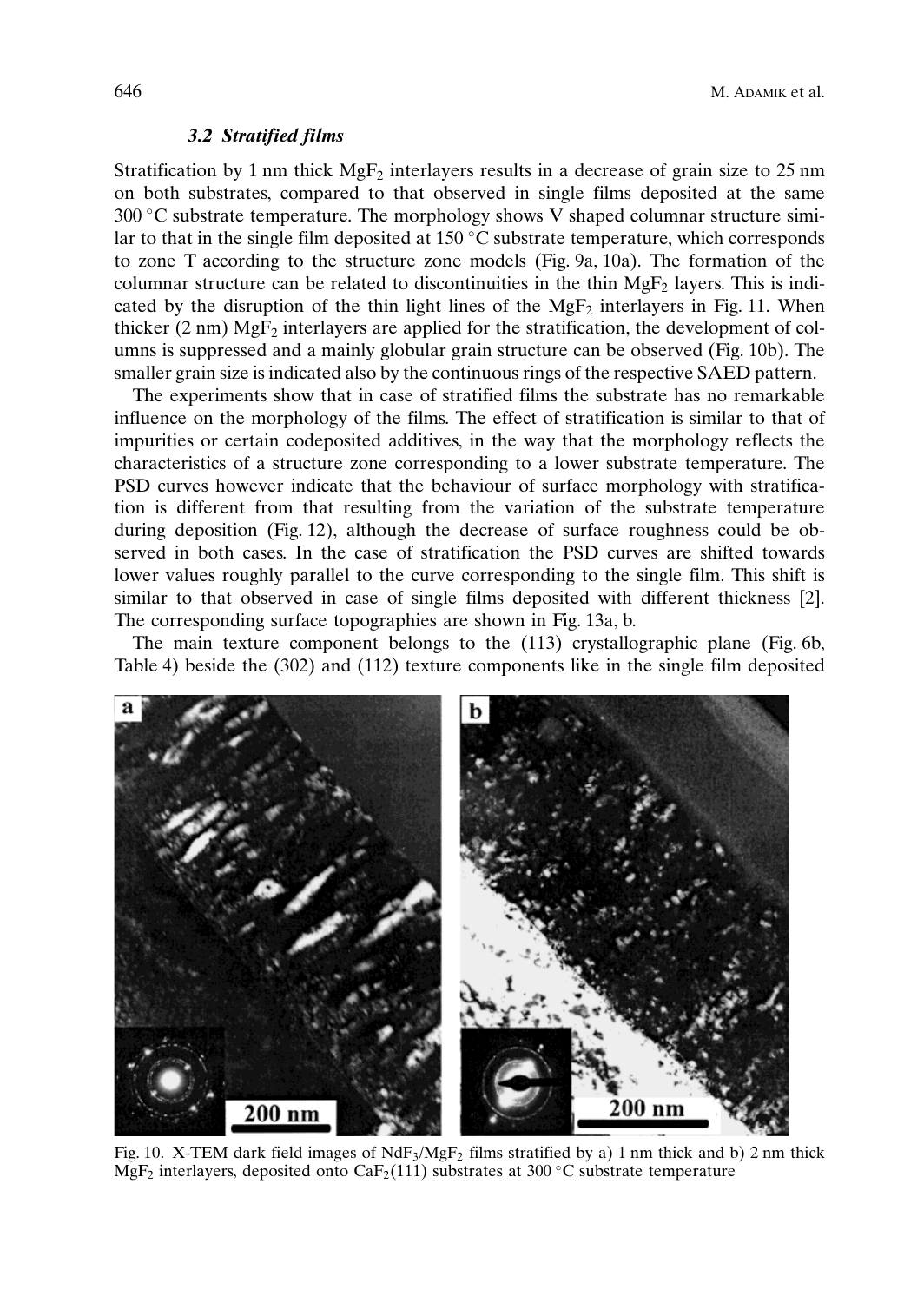

Fig. 11. X-TEM bright field image of an NdF<sub>3</sub> film stratified by 1 nm thick MgF<sub>2</sub> interlayers, deposited onto  $CaF<sub>2</sub>(111)$  substrate at 300 °C substrate temperature

at  $300\degree$ C substrate temperature, i.e. the stratification did not cause a remarkable change to the characteristics of the texture.

 $NdF_3$  films stratified by 1 nm thick  $CaF_2$  layers show a V shaped columnar morphology corresponding to zone T (Fig. 9b). The grain size is larger than in the single film at the same substrate temperature (60 to 70 nm). The surface roughness is only slightly changed compared to that in the single film deposited at the same substrate temperature. The main texture component belongs to the (113) crystallographic plane as in case of the single film, but the (112) and (302) components could not be observed.

Extinction coefficients are within measurement error the same as that of the single film deposited at 150 °C substrate temperature. They are 0.0006 and 0.0005 for the film stratified by  $MgF_2$  and  $CaF_2$ , respectively, what could be due to the similar grain struc-



Fig. 12. PSD curves of single NdF<sub>3</sub> and stratified NdF<sub>3</sub>/MgF<sub>2</sub> and NdF<sub>3</sub>/CaF<sub>2</sub> films deposited at 300 C substrate temperature onto amorphous quartz substrates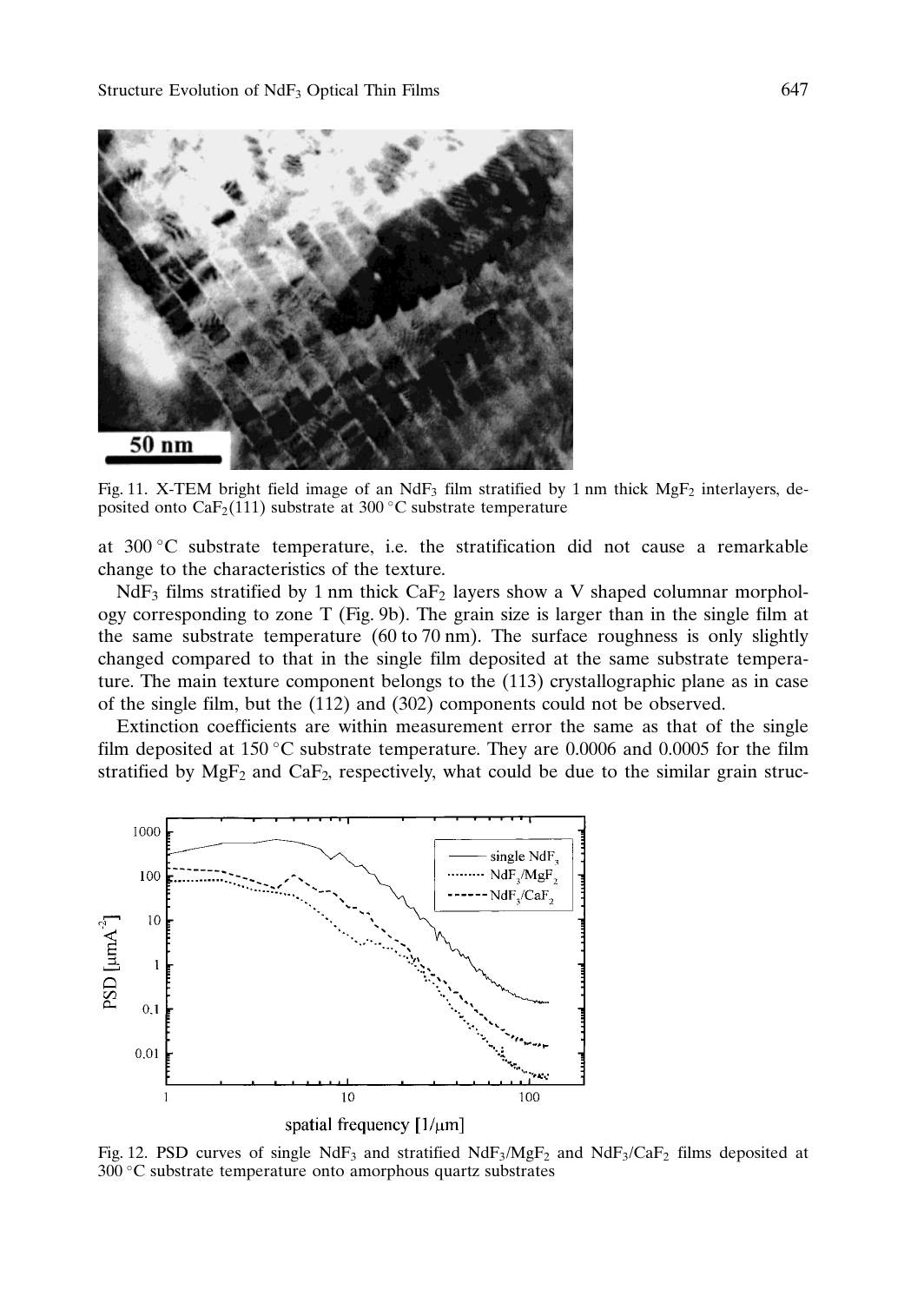

Fig. 13. AFM topography images of stratified a)  $N dF_3 / MgF_2$  and b)  $N dF_3 / CaF_2$  films, deposited onto amorphous quartz substrates at 300 °C

### Table 4

Pole densities of 400 nm thick single and stratified NdF<sub>3</sub> films deposited by MBD at 300 C substrate temperature

| samples at $300^{\circ}$ C                                   | $P_{002}$  | $P_{110}$  | $P_{111}$  | $P_{112}$  | $P_{300}$ | $P_{113}$         | $P_{302}$  |
|--------------------------------------------------------------|------------|------------|------------|------------|-----------|-------------------|------------|
| single film<br>stratified by $MgF_2$<br>stratified by $CaF2$ | 0.4<br>0.3 | 0.4<br>0.8 | 0.7<br>0.5 | 2.1<br>1.2 | 0.2       | 3.3<br>3.1<br>2.2 | 2.0<br>1.6 |